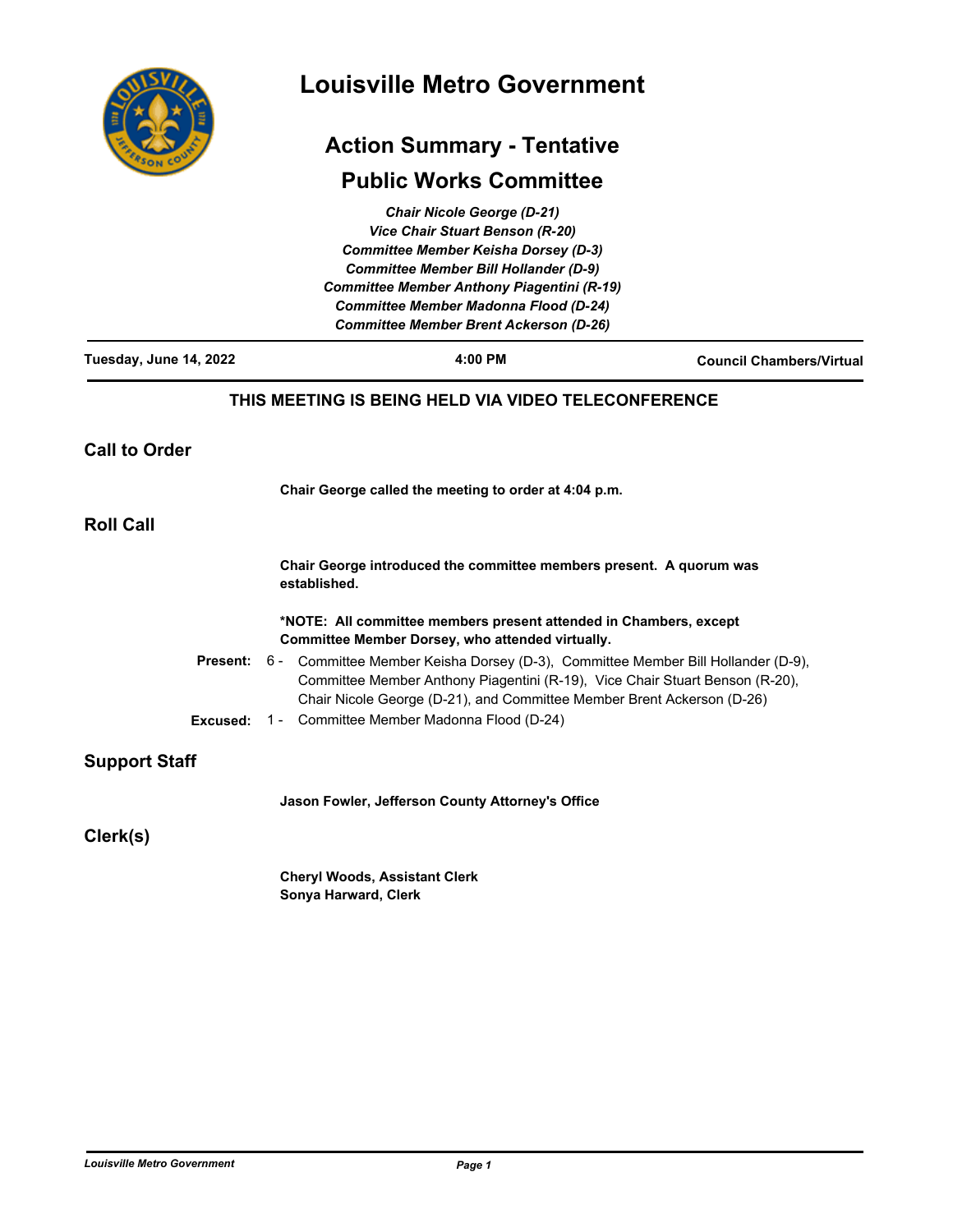#### **Pending Legislation**

#### **1.** [O-182-22](http://louisville.legistar.com/gateway.aspx?m=l&id=/matter.aspx?key=60374)

**AN ORDINANCE AMENDING THE LOUISVILLE/JEFFERSON COUNTY METRO GOVERNMENT CODE OF ORDINANCES CHAPTER 119 REGARDING THE REGISTRATION OF RENTAL HOUSING TO INCLUDE AND ASSIGN THE DIRECTOR OF LOUISVILLE METRO CODES AND REGULATIONS, OR DESIGNEE, FURTHER ADMINISTRATION AND ENFORCEMENT DUTIES REGARDING THE REGISTRY OF RENTAL HOUSING UNITS.**

> *Sponsors:*Primary Rick Blackwell (D-12), Primary Keisha Dorsey (D-3), Primary Nicole George (D-21) and Primary Jecorey Arthur (D-4)

*Attachments:* [O-182-22 V.1 060922 Regarding Registry of Rental Houing Units.pdf](http://louisville.legistar.com/gateway.aspx?M=F&ID=c30411b1-f754-4c89-8ad4-5e95a981ace4.pdf)

**This item was held in committee.**

#### **2.** [O-197-22](http://louisville.legistar.com/gateway.aspx?m=l&id=/matter.aspx?key=60672)

**AN ORDINANCE AMENDING THE LOUISVILLE METRO CODE OF ORDINANCES SECTION 50.57 TO DEFINE CONDOMINIUMS IN THE COMPREHENSIVE STORM WATER DRAINAGE AUTHORITY.**

*Sponsors:*Primary Anthony Piagentini (R-19)

Attachments: **O-197-22 V.1 060922 Define Condo in Compehensive Storm Water** Drainage.pdf

**This item was held in committee.**

#### **3.** [O-178-22](http://louisville.legistar.com/gateway.aspx?m=l&id=/matter.aspx?key=60291)

### **AN ORDINANCE IN SUPPORT OF LOUISVILLE METRO GOVERNMENT ADOPTING A TRAFFIC SAFETY INITIATIVE KNOWN AS VISION ZERO (AS AMENDED).**

*Sponsors:*Primary Nicole George (D-21)

Attachments: O-178-22 V.2 CAM 061422 Adopting Vision Zero Traffic Safety

Initiative.pdf

[O-178-22 V.1 051922 Adopting Vision Zero Traffic Safety Initiative.pdf](http://louisville.legistar.com/gateway.aspx?M=F&ID=9a14cea8-760b-46e6-977f-8f1298e6491c.pdf)

[VZL Metro Council Vision Zero Presentation #2 2022-06-14.pdf](http://louisville.legistar.com/gateway.aspx?M=F&ID=7fcc7c20-f018-4b9d-a08b-d9d5c2e98164.pdf)

[VZL Metro Council Vision Zero Presentation.pdf](http://louisville.legistar.com/gateway.aspx?M=F&ID=1c342017-aef0-4088-9fac-3bc912c61245.pdf)

[Complete Streets Ordinance No. 128, Series 2019.pdf](http://louisville.legistar.com/gateway.aspx?M=F&ID=6f5c0fd0-2a84-46c0-8060-f26df2db0eab.pdf)

**A motion was made by Committee Member Piagentini, seconded by Vice Chair Benson, that this Ordinance be untabled.**

**Amanda Deatherage, Public Works, gave a presentation (see attached).**

**The following spoke to this item:**

- **Chair George**
- **Amanda Deatherage**
- **Committee Member Piagentini**